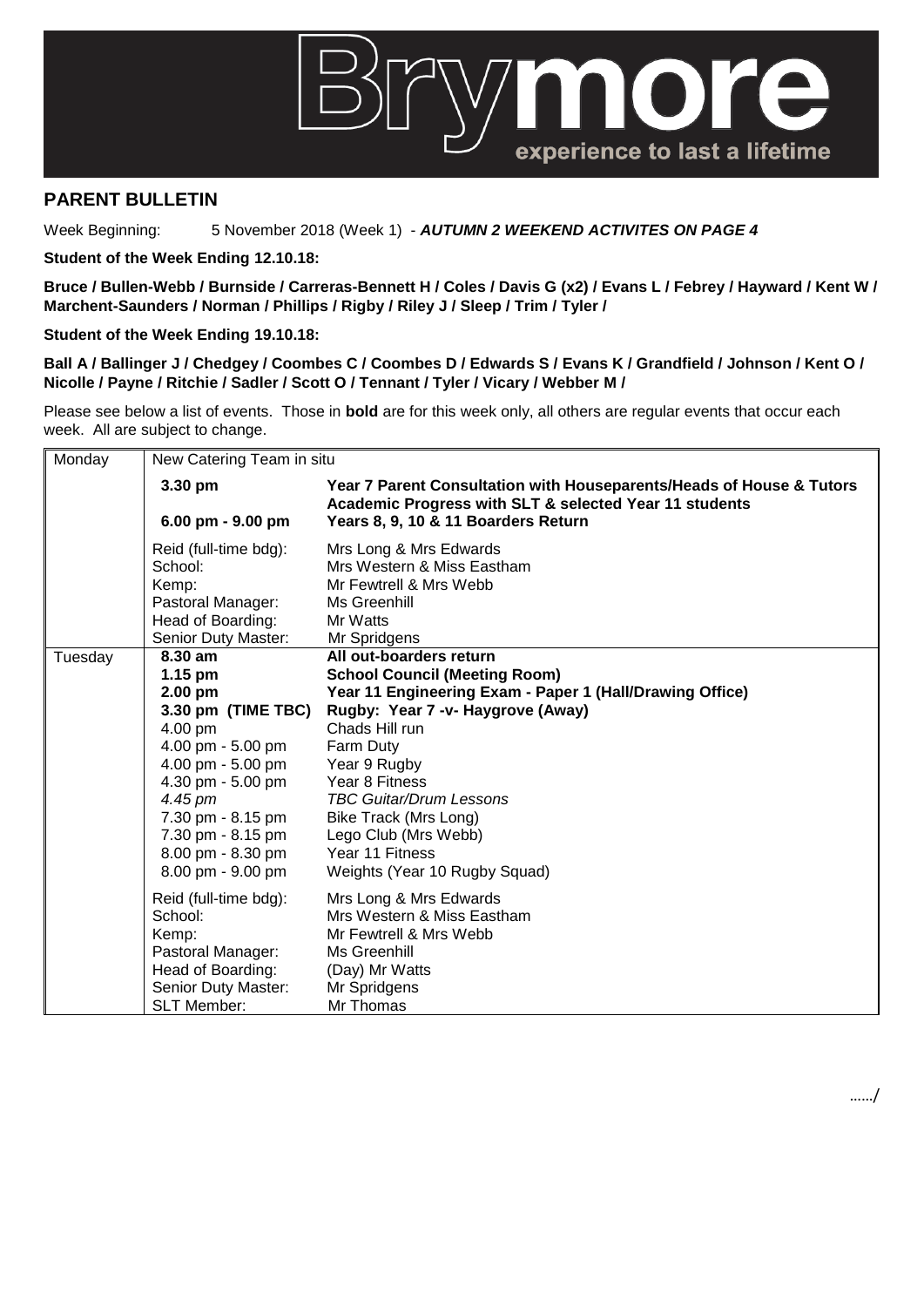|           | 10.00 am                 | Year 11 Engineering Exam - Paper 2                         |
|-----------|--------------------------|------------------------------------------------------------|
| Wednesday |                          |                                                            |
|           | 3.30 pm                  | Rugby: Year 11 -v- Chilton Trinity (Away)                  |
|           | 4.00 pm                  | Chads Hill run                                             |
|           | 4.00 pm - 5.00 pm        | Farm Duty                                                  |
|           | 4.00 pm - 5.00 pm        | Garden Duty                                                |
|           | 4.00 pm - 5.00 pm        | Year 7 & 8 Rugby                                           |
|           |                          |                                                            |
|           | 4.15 pm - 5.00 pm        | Board Games - School House (Miss Eastham)                  |
|           | 4.30 pm - 5.00 pm        | Year 9 Fitness                                             |
|           | 7.15 pm - 8.00 pm        | Arts & Crafts - Reid House (Mrs Edwards)                   |
|           | 7.30 pm - 8.30 pm        | TBC Young Farmers Club - LRC                               |
|           | 7.30 pm - 9.00 pm        | Weights (Year 10&11 Rugby Squad)                           |
|           | 7.45 pm - 8.30 pm        | Athletics - MUGA (Invite Only)                             |
|           |                          |                                                            |
|           | Reid (full-time bdg):    | Mrs Long & Mrs Edwards                                     |
|           | School:                  | Mrs Western & Miss Eastham                                 |
|           | Kemp:                    | Mr Fewtrell & Mrs Webb                                     |
|           | Pastoral Manager:        | Ms Greenhill                                               |
|           | Head of Boarding:        | Mr Watts                                                   |
|           |                          |                                                            |
|           | Senior Duty Master:      | Mr Spridgens                                               |
|           | SLT Member:              | Mr Winter                                                  |
| Thursday  | <b>AM</b>                | <b>Bridgwater &amp; Taunton College Taster Day -</b>       |
|           |                          | <b>Bridgwater &amp; Cannington Campus'</b>                 |
|           | 4.00 pm                  | Rugby: Year 8 -v- Robert Blake (Home)                      |
|           | 4.00 pm                  | Chads Hill run                                             |
|           | 4.00 pm - 5.00 pm        | Farm Duty                                                  |
|           | 4.00 pm - 5.00 pm        | Garden Duty                                                |
|           | 4.00 pm - 5.00 pm        | Cooking Club (Mrs Western)                                 |
|           | 4.00 pm - 5.00 pm        | Year 11 Rugby                                              |
|           | 4.00 pm - 5.00 pm        | All Years Hockey - MUGA                                    |
|           | 4.15 pm - 5.45 pm        | Bike Track (Member of staff TBC)                           |
|           |                          |                                                            |
|           | 6.15 pm - 9.00 pm        | <b>TBC Army Cadets</b>                                     |
|           | 7.30 pm - 8.00 pm        | Basketball - MUGA (Mr Fewtrell)                            |
|           | 7.40 pm - 9.10 pm        | Circuits (Year 10 & 11 Rugby Squad)                        |
|           | 8.00 pm - 9.00 pm        | Weights (Invite Only)                                      |
|           | Reid (full-time bdg):    | Mrs Long & Mrs Edwards                                     |
|           | School:                  | Mrs Western & Miss Eastham                                 |
|           |                          | Mr Fewtrell & Mrs Webb                                     |
|           | Kemp:                    |                                                            |
|           | Pastoral Manager:        | Ms Greenhill                                               |
|           | <b>Activities Tutor:</b> | Mr Blake                                                   |
|           | Duty Master:             | Mr Ashton                                                  |
|           |                          |                                                            |
|           | Head of Boarding:        | Mr Watts                                                   |
|           | Senior Duty Master:      | Mr Spridgens                                               |
| Friday    | 10.45 am                 | <b>Remembrance Ceremony (Front of School House/Drive)</b>  |
|           | 4.00 pm                  | Prep (Optional)                                            |
|           |                          |                                                            |
|           | 3.45 pm - 4.45 pm        | X-Box Freeplay - Reid House<br>Chads Hill run              |
|           | 4.00 pm                  |                                                            |
|           | 4.00 pm - 5.00 pm        | Farm Duty                                                  |
|           | 4.00 pm - 5.00 pm        | <b>Garden Duty</b>                                         |
|           | 4.00 pm                  | <b>Senior Staff Detention:</b>                             |
|           |                          | Students will be informed beforehand if it applied to them |
|           | 6.00 pm - 8.00 pm        | Driving Range, Cannington Golf Club (£6.00) - Mr Blake     |
|           | Reid (full-time bdg):    | Ms Warren & Mrs Edwards                                    |
|           | School:                  | Mrs Western                                                |
|           |                          | Miss Eastham                                               |
|           | Kemp:                    | Mr Fewtrell                                                |
|           |                          | Mrs Webb                                                   |
|           | Pastoral Manager:        | Ms Greenhill (On call overnight)                           |
|           | <b>Activities Tutor:</b> | Mr Blake                                                   |
|           | Head of Boarding:        | Mr Watts (On call overnight)                               |
|           |                          |                                                            |
|           | Senior Duty Master:      | Mr Spridgens                                               |
| Saturday  | 1.30 pm - 5.30 pm        | Bowling, Hollywood Bowl, Taunton (£8.00) - Mrs Western     |
|           | 4.00 pm                  | Chads Hill run                                             |
|           | Reid (full-time bdg):    | Mrs Long                                                   |
|           | Weekend Support:         | Mrs Western                                                |
|           | Senior Duty Master:      | Mr Spridgens (Overnight duty)                              |
|           | Matron:                  |                                                            |
|           |                          | 8.00 am - 4.00 pm<br>3.00 pm - 10.00 pm                    |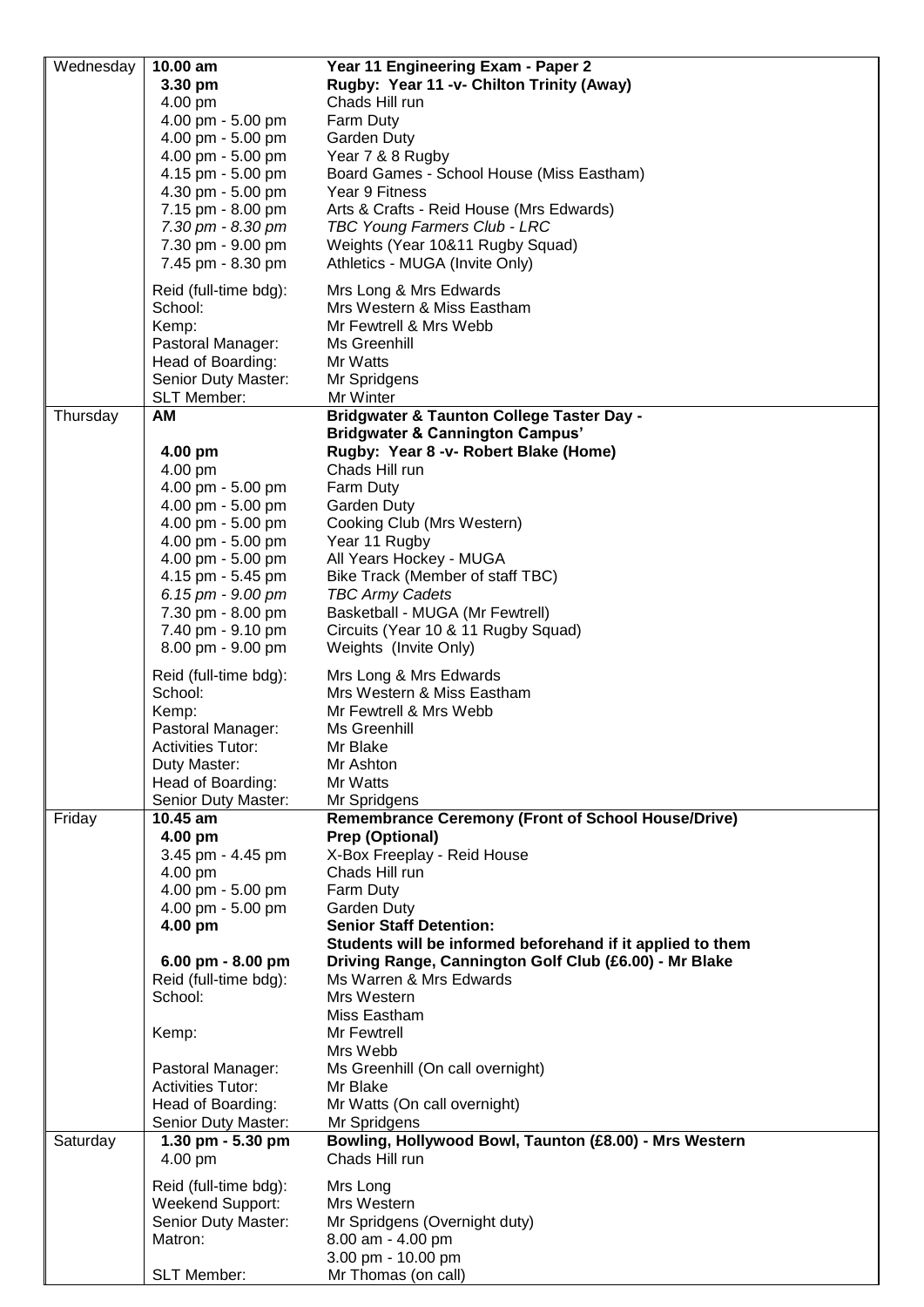| Sunday | $9.10$ am - 12.00 pm<br>$2.00 \text{ pm} - 4.00 \text{ pm}$<br>$3.00 \text{ pm}$ | Remembrance Service, St Mary's Church, Cannington - Mrs Western<br><b>Steart Marsh, Combwich</b><br>Chads Hill run |
|--------|----------------------------------------------------------------------------------|--------------------------------------------------------------------------------------------------------------------|
|        | Reid (full-time bdg):                                                            | Mrs Long                                                                                                           |
|        | School:                                                                          | (From 6.00 pm) Mrs Western                                                                                         |
|        | Kemp:                                                                            | (From 6.00 pm) Mr Fewtrell                                                                                         |
|        | <b>Weekend Support:</b>                                                          | Mr Watts                                                                                                           |
|        | Sunday Duty:                                                                     | Ms Warren                                                                                                          |
|        | Senior Duty Master:                                                              | Mr Spridgens (On call)                                                                                             |
|        | <b>SLT Member:</b>                                                               | Mr Watts (on call)                                                                                                 |

………../